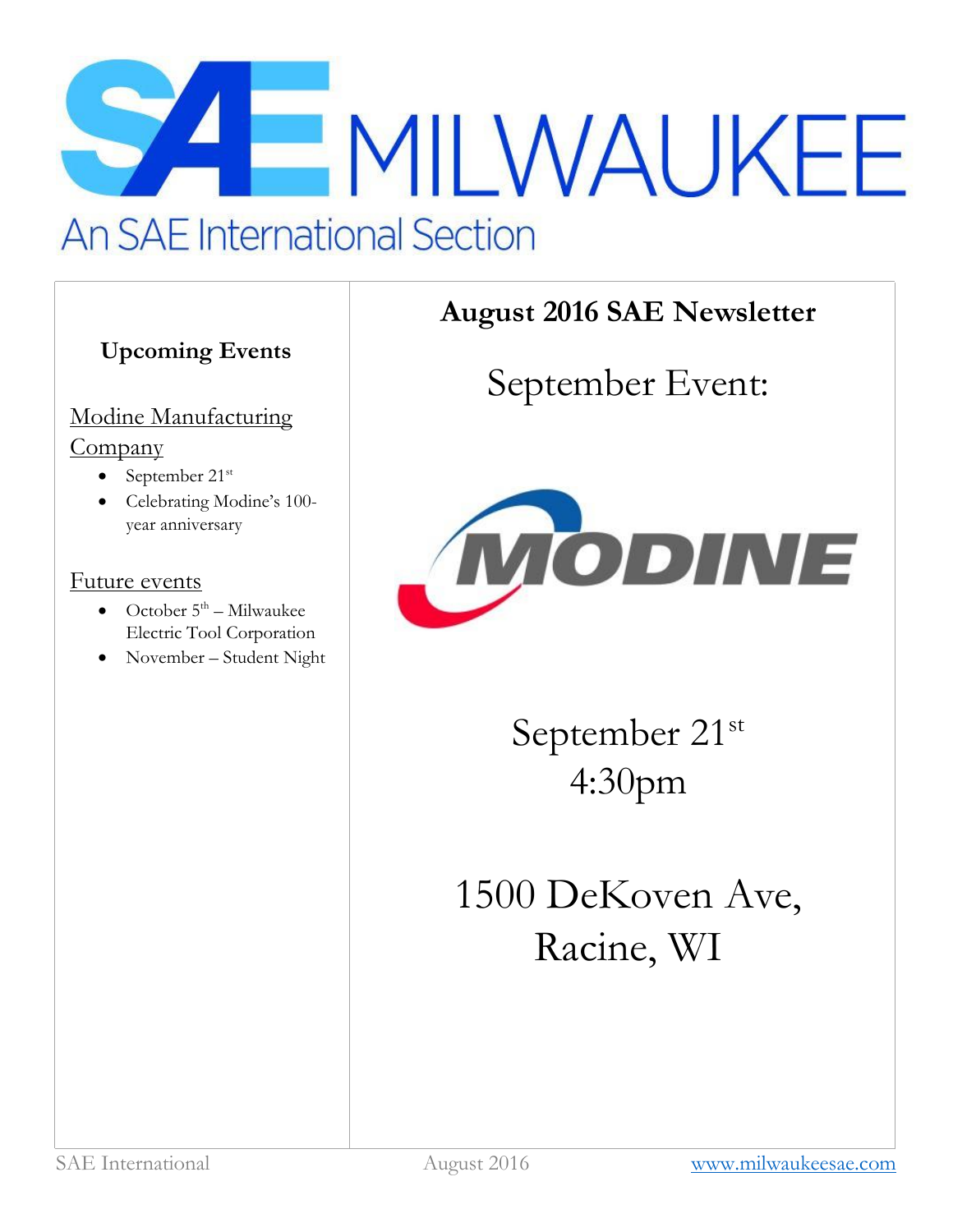# **About the Event**

Modine, with fiscal 2016 revenues of \$1.4 billion, specializes in thermal management systems and components, bringing highly engineered heating and cooling technology and solutions to diversified global markets. Modine products are used in light, medium and heavy-duty vehicles, heating, ventilation and air conditioning equipment, offhighway and industrial equipment and refrigeration systems. Modine is a global company headquartered in Racine, Wisconsin (USA), with operations in North America, South America, Europe, Asia and Africa. For more information about Modine, visit [www.modine.com.](http://www.modine.com/)

This event coincides with Modine's year-long 100<sup>th</sup> anniversary celebration. They are excited for this opportunity to host this event as a part of that celebration!

## **About the presenter**

Kyle Shisler is a product engineer in the Engine Products Group. He is responsible for some of the new product offerings for hybrid electric vehicles (HEVs) and battery electric vehicles (BEVs). He is a graduate of UW-Platteville. As a student, he was a member of the Formula SAE team, including the role as Co-Captain.

## **About the presentation**

Kyle will be presenting on thermal management of BEVs. As Modine h as worked with the BEV manufacturers it has been very interesting for them to learn the different needs and load conditions of the vehicles. The presentation will include an overview of the system architectures and how Modine products are used to meet the new requirements.



**Note: Modine will utilize specific entry requirements for each visitor to the Racine campus for this event. These are driven in part by their status as a government contractor. These requirements include presentation of official photo identification; response to citizenship inquiry; and indication of employer, if any. Modine reserves the right to refuse entry to employees of Modine competitors. Thank you for your cooperation and understanding.**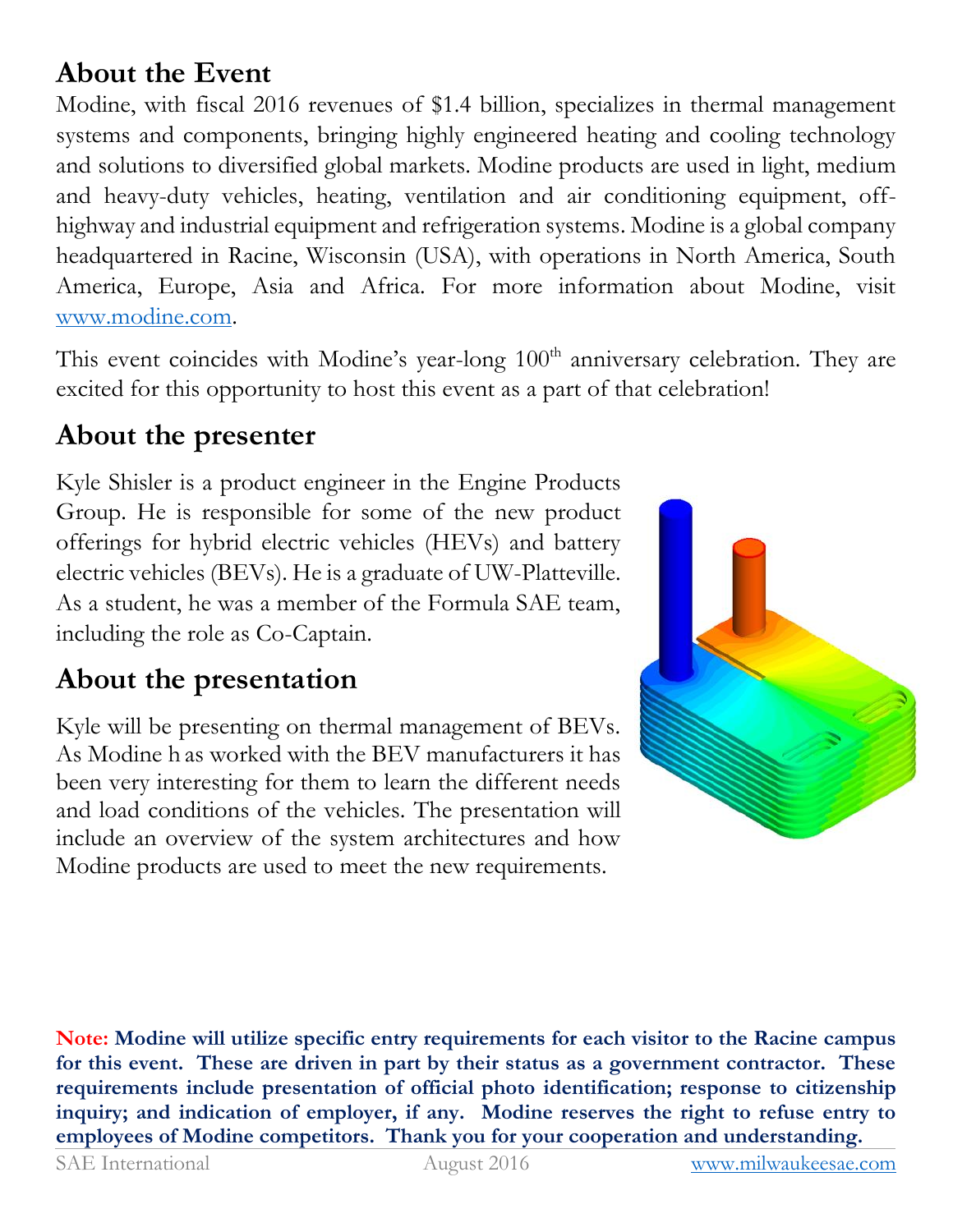## **Event Agenda**

## **Registration Fees**

| Guests/Non-members \$35 |  |
|-------------------------|--|
|                         |  |

## **Registration**

**Registration Deadline:** September 18th **Maximum Attendance:** 100 **Ways to Register:**

- Online with a charge card via [www.milwaukeesae.com](http://www.milwaukeesae.com/)
- By phone: Garrett Herning (262) 309-3622
- $\bullet$  By email: Garrett Herning [garretth@pwrtst.com](mailto:garretth@pwrtst.com)

## **Registration required – no walk-ins allowed**

Dinner will consist of Chicken Parmigianino, Side Salad and dessert. A vegetarian option can be provided with 3-day advance notice to Drew Boyer [\(A.M.Boyer@na.modine.com\)](mailto:A.M.Boyer@na.modine.com).

**Note: Modine will utilize specific entry requirements for each visitor to the Racine campus for this event. These are driven in part by their status as a government contractor. These requirements include presentation of official photo identification; response to citizenship inquiry; and indication of employer, if any. Modine reserves the right to refuse entry to employees of Modine competitors. Thank you for your cooperation and understanding.**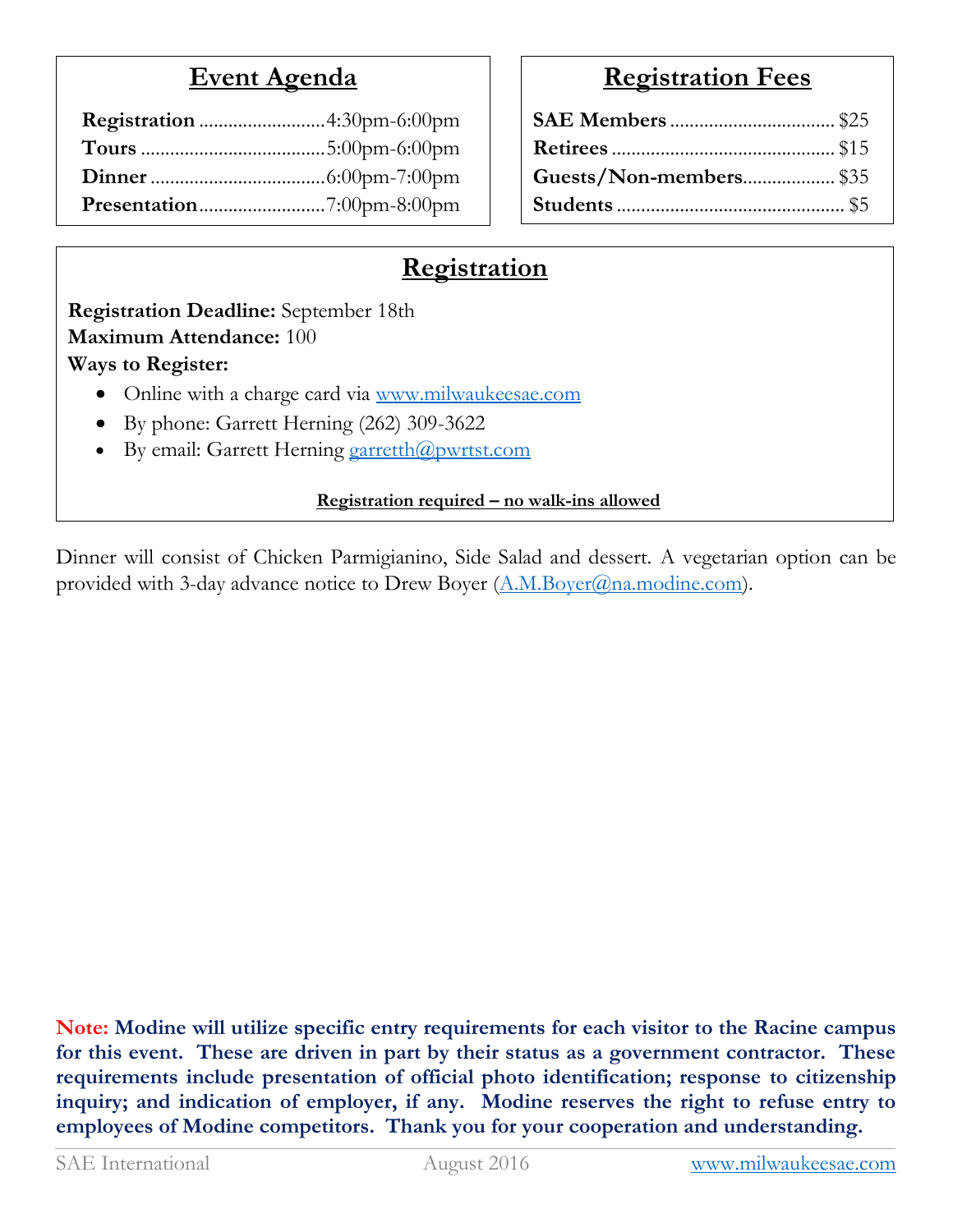

When visiting the Racine campus, to proceed past the Security Station, please:

- 1. Present photo identification, such as a state-issued photo Identity Card, a Driver's License and/or a Passport;
- 2. Declare, on the sign-in sheet, whether or not you are a U.S. citizen or Green Card holder
- 3. State, on our sign-in sheet, your employer (if any).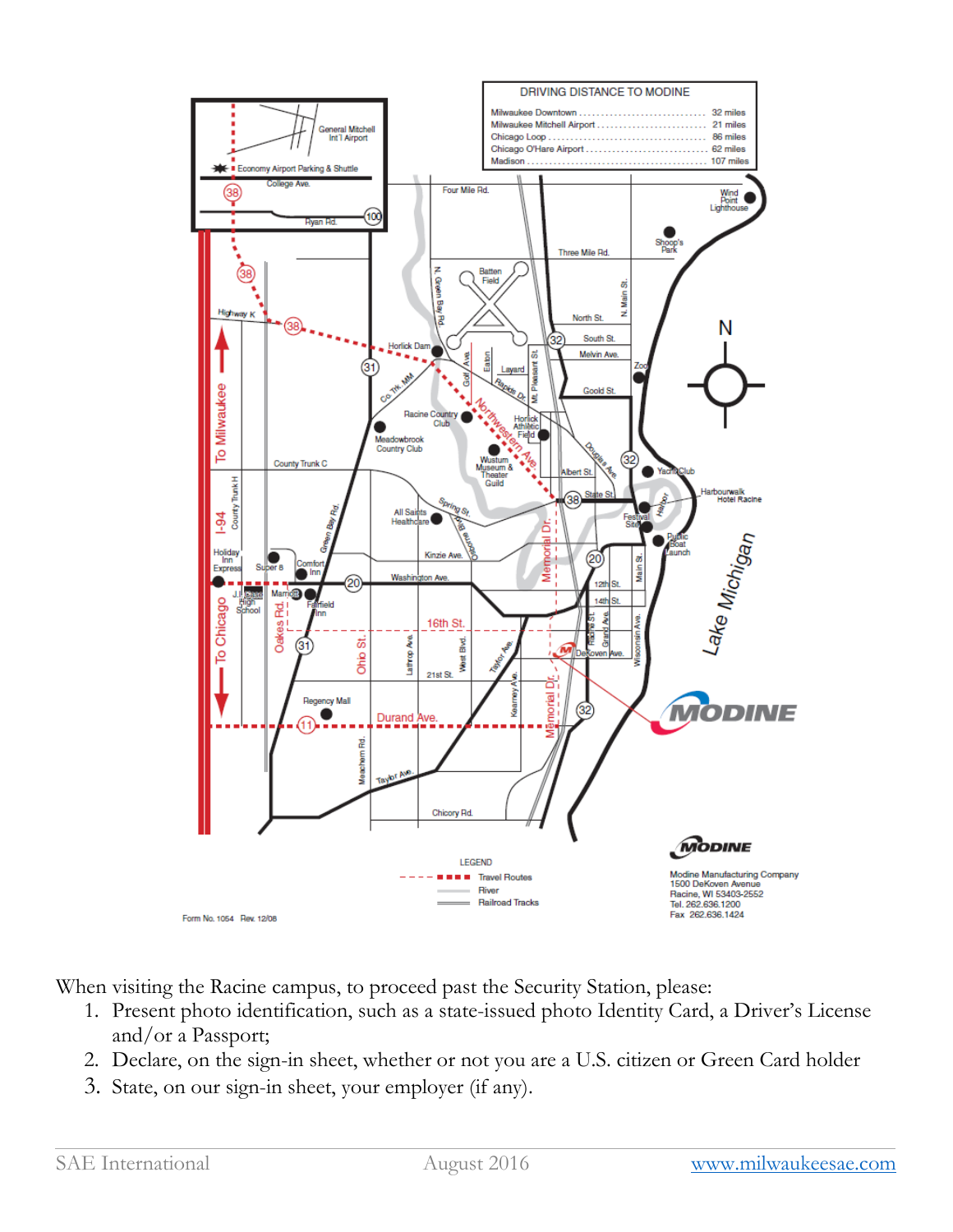# **Board Member Spotlight**

## Cara Kazda – Webmaster

Greetings! My name is Cara Kazda and I've been involved in SAE since 2001 (wow, going on 15 years now!) My journey with SAE started as a student at the Milwaukee School of Engineering (MSOE), where I quickly became enamored with the Formula SAE (FSAE) program. Throughout my Junior year I learned what I could from the Senior FSAE team and they graciously allowed me tag along with them to competition. With my passion for all things motorsports, I clearly knew that FSAE was what I wanted to do as my Senior design project. The summer before Senior year I traveled with the 2004 team to visit sponsors and participated in various track test sessions,



which all led up to me being chosen team captain of the 2005 MSOE FSAE team. I highly value my time working on the FSAE team and the lessons I learned as a result of it. I feel it played an instrumental role in helping me get the job I have today. SAE has some remarkable collegiate programs which provide hands-on, real-life, practical training for what life as an engineer will be like.

I graduated MSOE in 2005 with a Bachelor's degree in Mechanical Engineering. I went on to take a position as Product Development Engineer at Cummins Filtration (formerly Fleetguard) in Stoughton, Wisconsin. In 2010 I decided to return to MSOE to get my Master's Degree in New Product Management and have since moved into the role of Engineering Project Manager, still within Cummins Filtration. I have the pleasure each day of managing an assortment of air filtration, crankcase ventilation, and fuel filtration projects which apply to a variety of Cummins engines, as well as other OE customers.

While somewhat distant geographically from the Milwaukee Section (about a two-hour drive), I am able to participate on the Milwaukee Section SAE board as webmaster. I appreciate the opportunity to be involved in SAE and have enjoyed being a part of sharing the Milwaukee Section SAE news and events with the membership. Be sure to check out the Milwaukee Section SAE website at [www.milwaukeesae.com!](http://www.milwaukeesae.com/)

Aside from work and SAE, I am an avid NASCAR and sports car racing fan. I participate on an SCCA race team which has run an assortment of racecars at either Road America or Black Hawk Farms. If not at the race track, a typical weekend for me includes hiking/trail riding, photography, or volunteering with our family-run non-profit organization.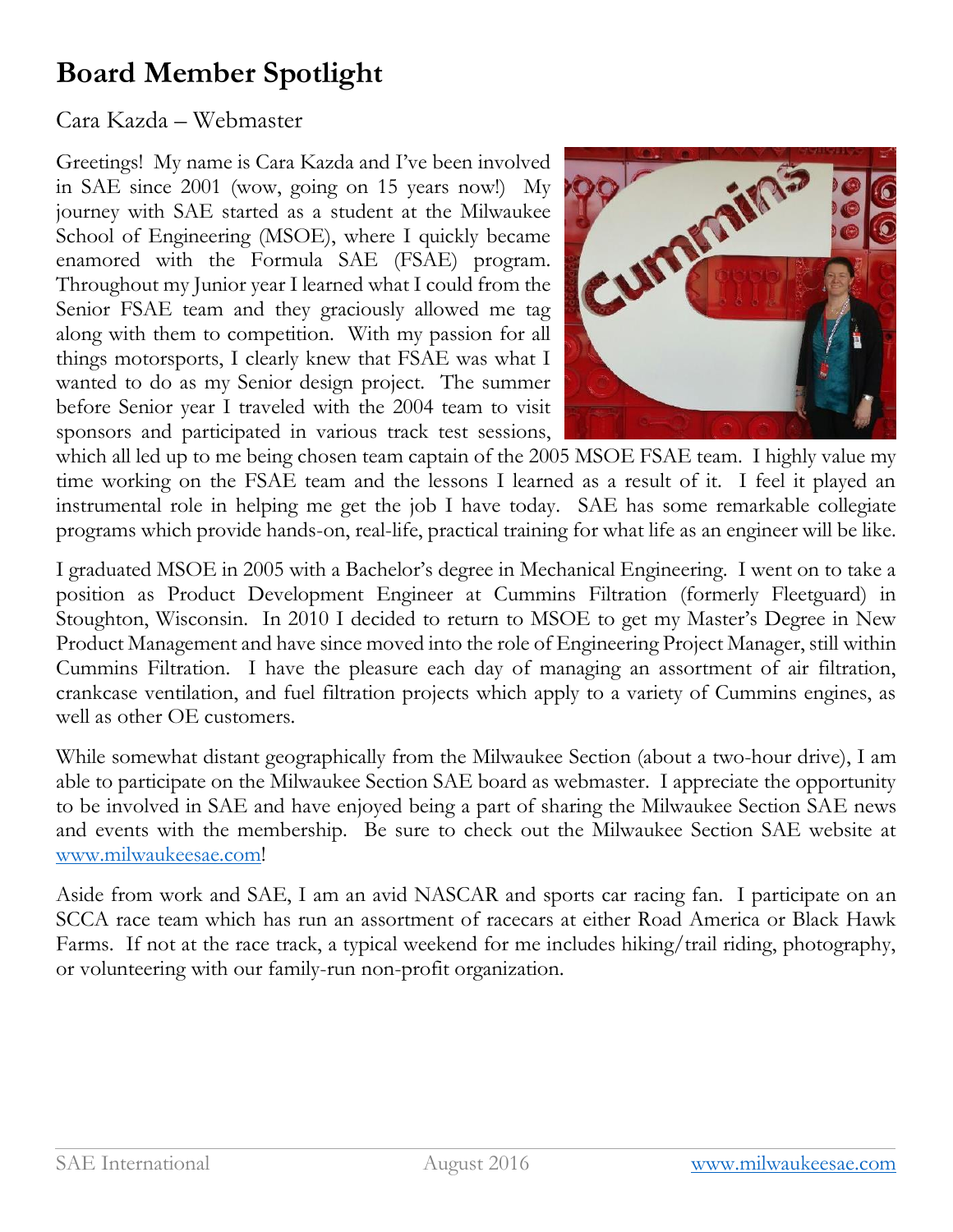## **Milwaukee Section 2016- 2017 Governing Board**

#### **BOARD CHAIRMAN:**

Van Phifer [vphifer@gmail.com](mailto:vphifer@gmail.com)

**SECRETARY:** Guy Campbell—UW-Platteville [campbellg@uwplatt.edu](mailto:campbellg@uwplatt.edu)

#### **TREASURER AND PROGRAM MANAGER:**

Garrett Herning—Power Test, Inc. [garretth@pwrtst.com](mailto:garretth@pwrtst.com)

**HISTORIAN** Wayne Richter [richterway@sbcglobal.net](mailto:richterway@sbcglobal.net)

**VICE CHAIR, MATH AND SCIENCE EDUCATION:** Negin Salami—Johnson Controls, Inc. [negin.salami@jci.com](mailto:negin.salami@jci.com)

#### **WEBMASTER:**

Cara Kazda—Cummins Filtration [cara.kazda@cummins.com](mailto:cara.kazda@kussfiltration.com)

#### **VICE CHAIR, MEMBERSHIP:**

Nerissa Hanson—Harley-Davidson [nerissa.hanson@harley-davidson.com](mailto:nerissa.hanson@harley-davidson.com)

#### **COMPANY REP CHAIR:**

Wendy Heintz-Joehnk—Affiliated Engineers, Inc. [wheintz-joehnk@aeieng.com](mailto:wheintz-joehnk@aeieng.com)

#### **COLLEGIATE RELATIONS:**

Mike Krauski—UW-Milwaukee [krauski@uwm.edu](mailto:krauski@uwm.edu)

**VICE CHAIR, STUDENT ACTIVITIES:** Randy Hoffman—WCTC [rhoffman2@wctc.edu](mailto:rhoffman2@wctc.edu)

#### **CAREER DEVELOPMENT:** Dale Wiza—Professional Engineering Placements [dale@engineeringplacements.com](mailto:dale@engineeringplacements.com)

**SENIOR ADVISOR:** Kurt Person—Hayes Performance Systems [kurt.person@hbpsi.com](mailto:kurt.person@hbpsi.com)

#### **SOCIAL MEDIA MANAGER:**

Drew Boyer—Modine Manufacturing Co. [a.m.boyer@na.modine.com](mailto:a.m.boyer@na.modine.com)

### **NEWSLETTER EDITOR:**

Mike Fricke—HUSCO Automotive [michael.fricke@huscoauto.com](mailto:michael.fricke@huscoauto.com)

#### **MOTOTSPORTS CHAIR:**

Hannah Neitzke—Harley-Davidson [hannah.neitzke@harley-davidson.com](mailto:hannah.neitzke@harley-davidson.com)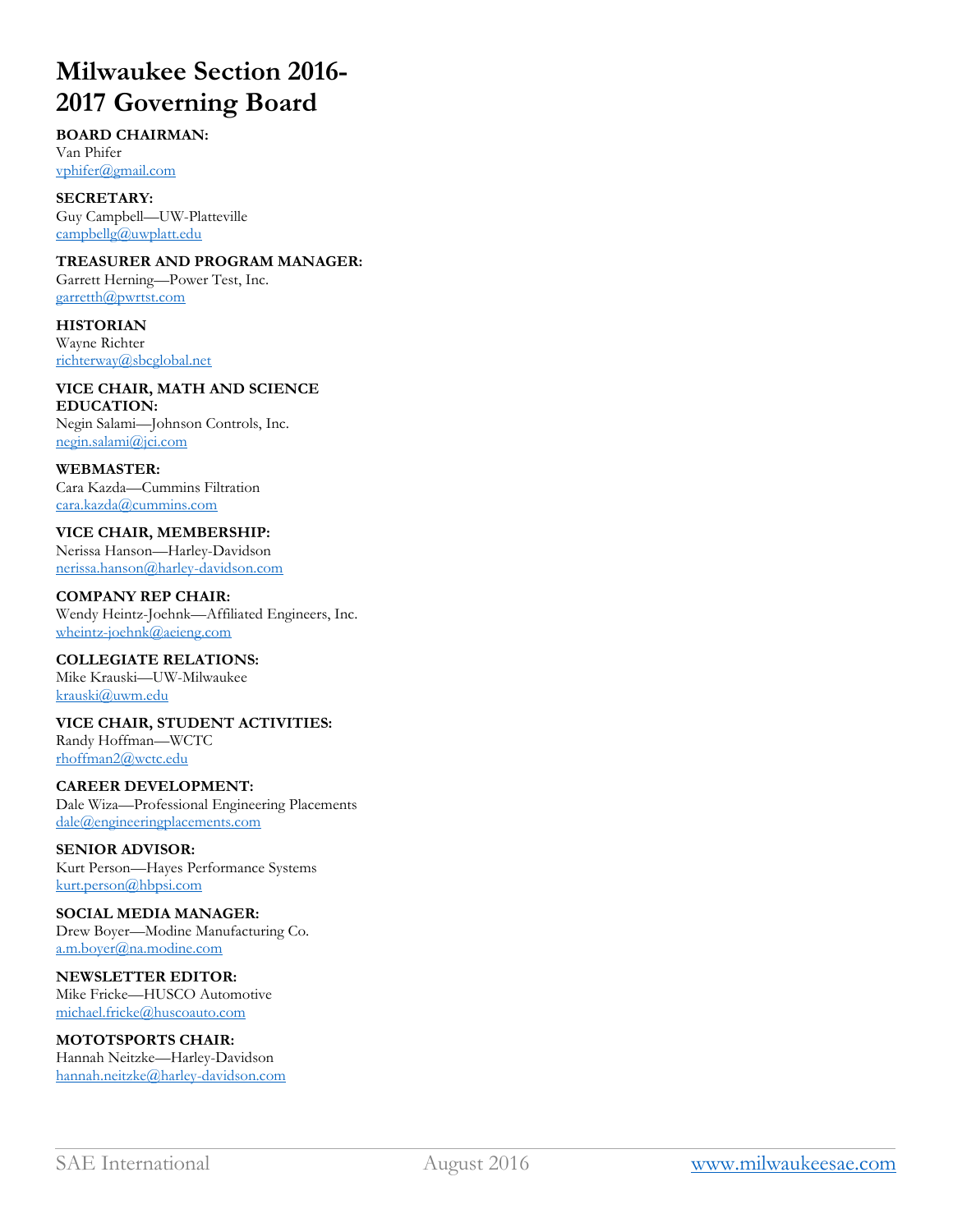

## **SAE Board Member Shadow Program**

Members, your board of directors has created a new way for you to get involved in the activities of the SAE Milwaukee Section**!**

Do you like the service and support that your SAE Milwaukee Section provides to you**?** Do you have some fresh ideas to make your section better**? Or……would you like to just get involved?**

If you would like to participate but do not know how to get started, we have the program for you. This new program allows you to shadow a board member to learn the details of what they do for this section. With this opportunity you can investigate/help a position that interests you without jumping in with both feet. This will allow you to participate to the level you are comfortable with or find the position that suits your talents and/or interests.

## **We would like to invite you to Shadow a Board Member.**

If you are interested in this opportunity, please contact Randy Hoffman at (920) 397-6644.

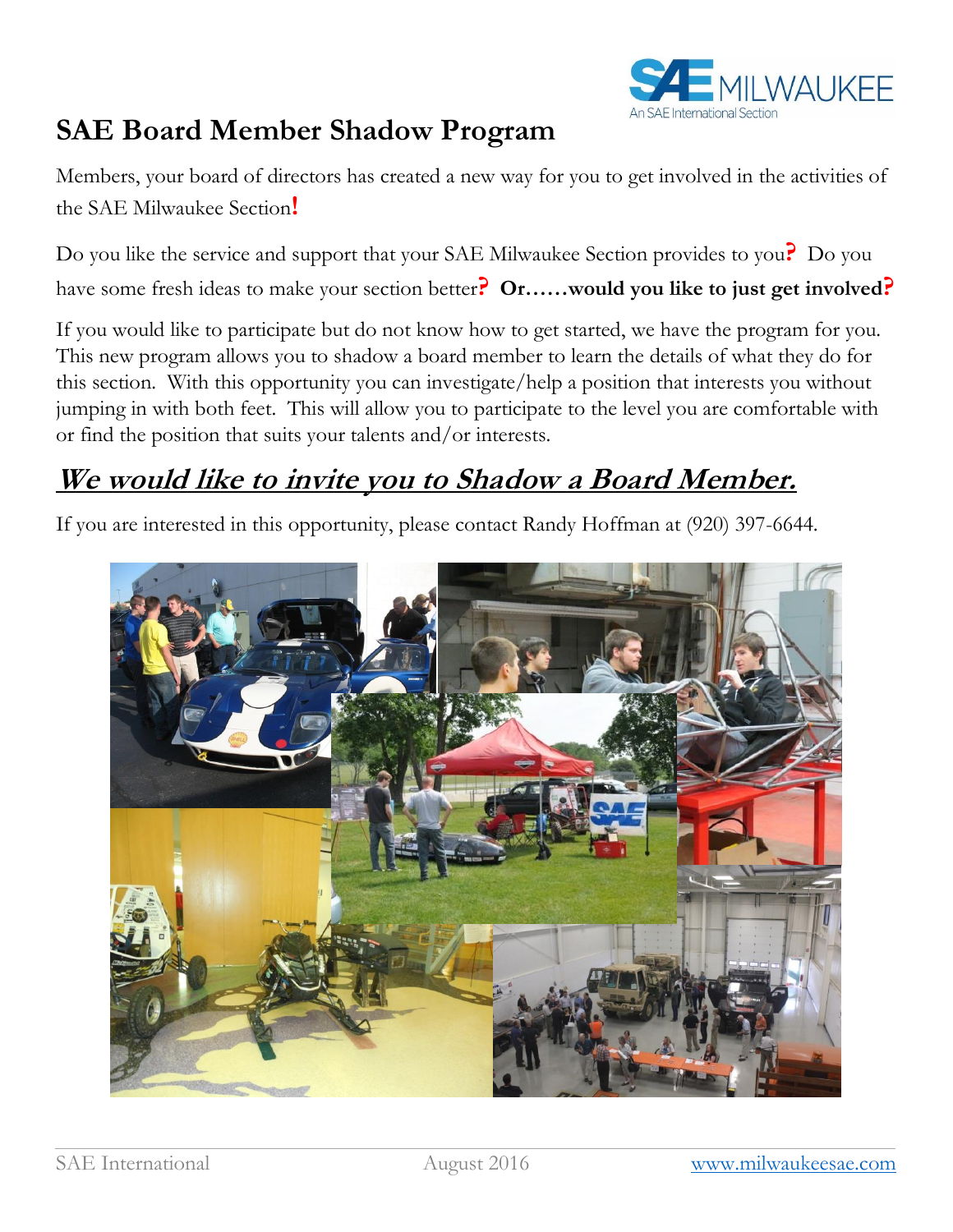# **SAE Milwaukee STEM/AWIM program**

Your Milwaukee Section needs your help with expanding the AWIM program within the local schools. AWIM (A World In Motion) is a teacher-administered, volunteerassisted program that brings Science, Technology, Engineering and Math (STEM) education to life for K-12 grade students. Program focuses on various age-appropriate challenges that are taught through the use of "kits" – students build different models using these kits while learning about basic principles of physics, motion and flight.

We have paired up with Messmer Prep and St. Rose/St. Leo schools in Milwaukee and will be introducing the AWIM program there



- Both schools are part of the Messmer Catholic Schools and serve the inner city students through a Voucher/Choice program
- This is **first time** a program of this kind is being introduced at Messmer the program was **specifically requested by teachers** there to inspire girl students and encourage them to pursue STEM subjects later in their educational career
- AWIM program to be introduced for  $4<sup>th</sup>$  and  $5<sup>th</sup>$  grade students at both schools, with a focus on all 3 elementary and one middle school challenge
- **We want YOUR help** in assisting students in Fall and Spring sessions in afterschool program setting  $( \sim 3:30 - 5:00 \text{ pm} )$
- **For more information on volunteering, please contact Negin Salami, [negin.salami@jci.com](mailto:negin.salami@jci.com)**